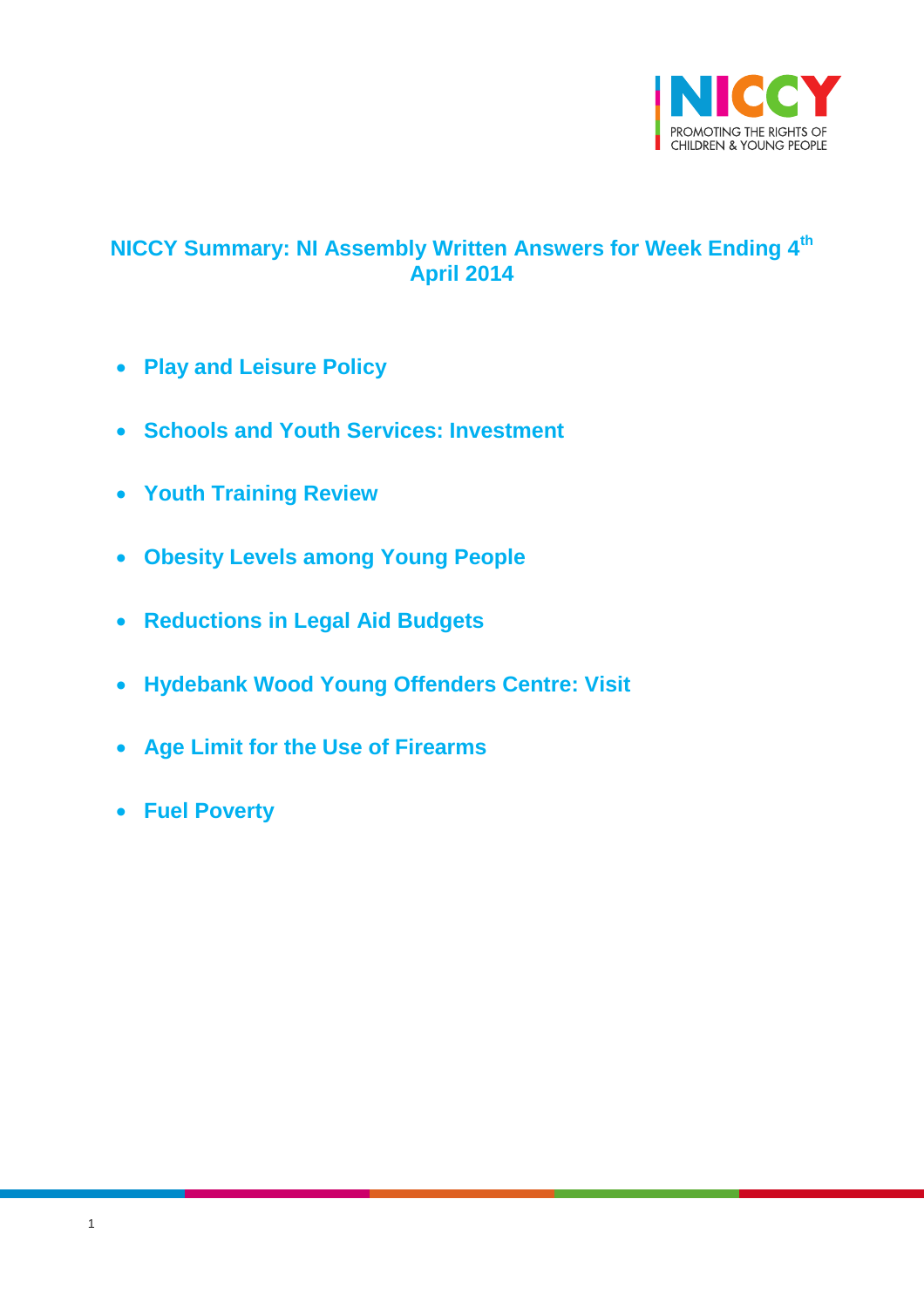

# <span id="page-1-0"></span>**Play and Leisure Policy**

Mr Sheehan asked the First Minister and deputy First Minister for an update on the Play and Leisure Policy. (AQO 5827/11-15)

**Mr P Robinson and Mr M McGuinness:** The Executive's Play and Leisure Policy Statement published in 2009 has been delivered through the Play and Leisure Implementation Plan which runs until 2016. Delivery against the Plan is progressing well. To further support the Implementation Plan and build on its achievements, Junior Ministers Bell and McCann announced on 8 October our agreement to invest up to £1.6 million over three years to enhance opportunities for play and leisure across Northern Ireland. This will be provided as a Signature Programme through the Delivering Social Change framework, details of which will be announced in summer 2014.

### [Back to Top](#page-0-0)

### <span id="page-1-1"></span>**Schools and Youth Services: Investment**

Mr Maskey asked the Minister of Education how much his Department has invested in schools and youth services since 2011. (AQW 32228/11-15)

**Mr O'Dowd:** The amount of capital investment in schools and youth services since 2011 is follows:

|                       | <b>Schools Capital</b> | Youth Capital | <b>Total Capital</b><br>£000s |  |
|-----------------------|------------------------|---------------|-------------------------------|--|
| <b>Financial Year</b> | £000s                  | £000s         |                               |  |
| 2011/12               | 109,967                | 4,133         | 114,100                       |  |
| 2012/13               | 103,077                | 4,535         | 107,612                       |  |
| $2013/14*$            | 103,241                | 6,194         | 109,435                       |  |

 $\ast$ 2013/14 financial year figures are based on forecast outturn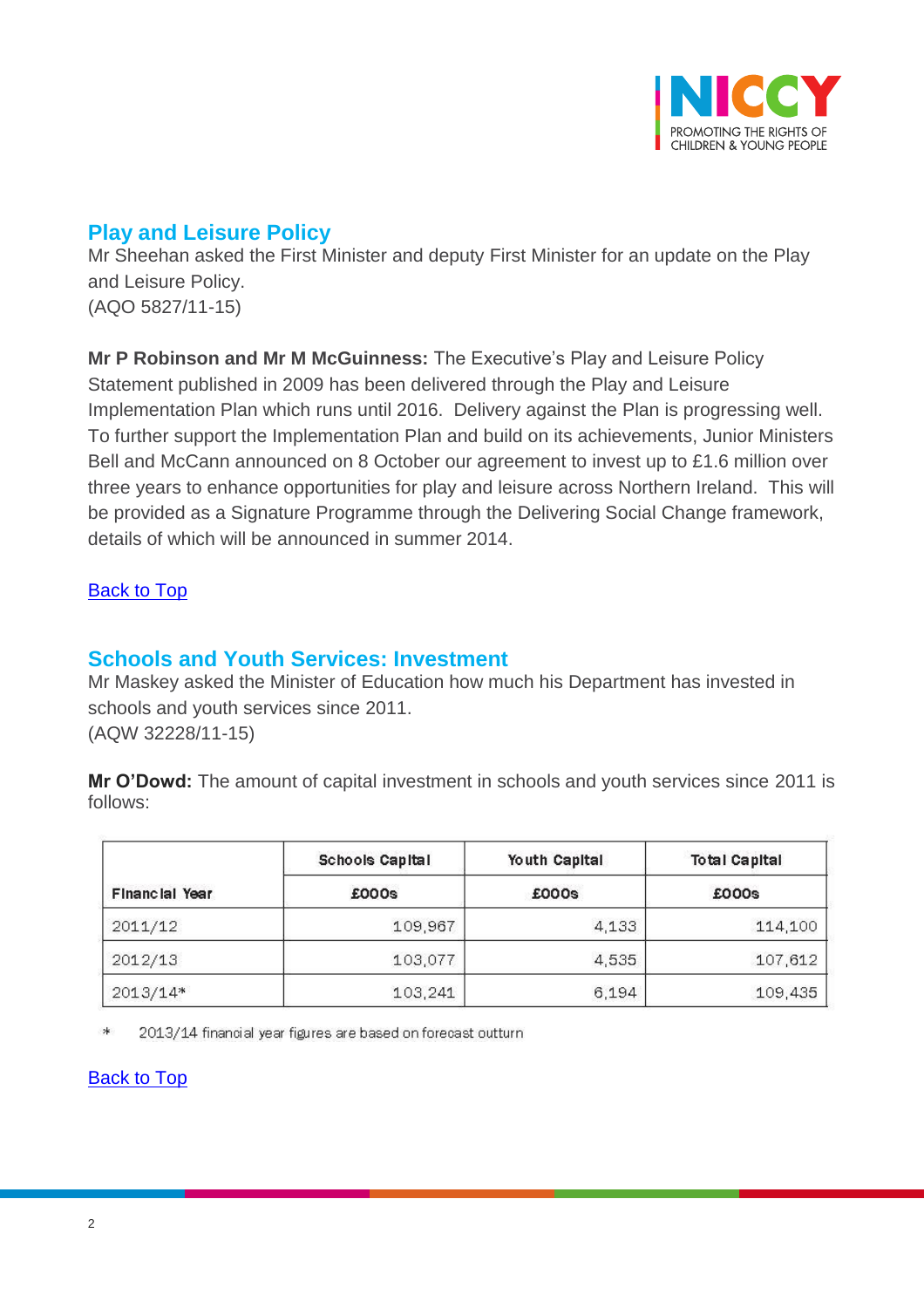

## <span id="page-2-0"></span>**Youth Training Review**

Mr Douglas asked the Minister for Employment and Learning for an update on the Review of Youth Training which was announced in February 2013. (AQO 5884/11-15)

**Dr Farry:** The aim of the youth training review is to provide a programme at level two, of sufficient breadth and depth to enable young people between the ages of 16 and 18 to progress to an apprenticeship programme at level three, a level three further education programme, or into employment.

I announced the review of apprenticeships and youth training in February 2013. As you are aware, the review of apprenticeships published its interim report in January 2014, setting out a range of proposals for the future of apprenticeships. As the youth training review needs to take account of the impact of these recommendations, it has operated to a longer timescale. The review has progressed over the past few months, through both research and stakeholder engagement activities.

In terms of stakeholder engagement, I recently chaired a meeting of the review's expert panel, to discuss findings and emerging issues to be addressed as part of the review. The Department also held a series of stakeholder engagement events to hear the views of employers, young people, and training providers. These events coincided with a call for submissions, which was hosted on the Department's website.

Officials in the department have also carried out research, and engaged with experts in the OECD, to investigate models of best practice in the delivery of vocational education and training. Following the OECD's recommendations, I recently visited the Netherlands. Key elements of best practice observed through the visit were the matching of training and qualifications to the needs of local employers, and the willingness of employers to integrate those on work placements into their wider business operations. The feedback from stakeholders will be combined with these research findings to inform the review's interim report, which is due for publication in early Summer 2014.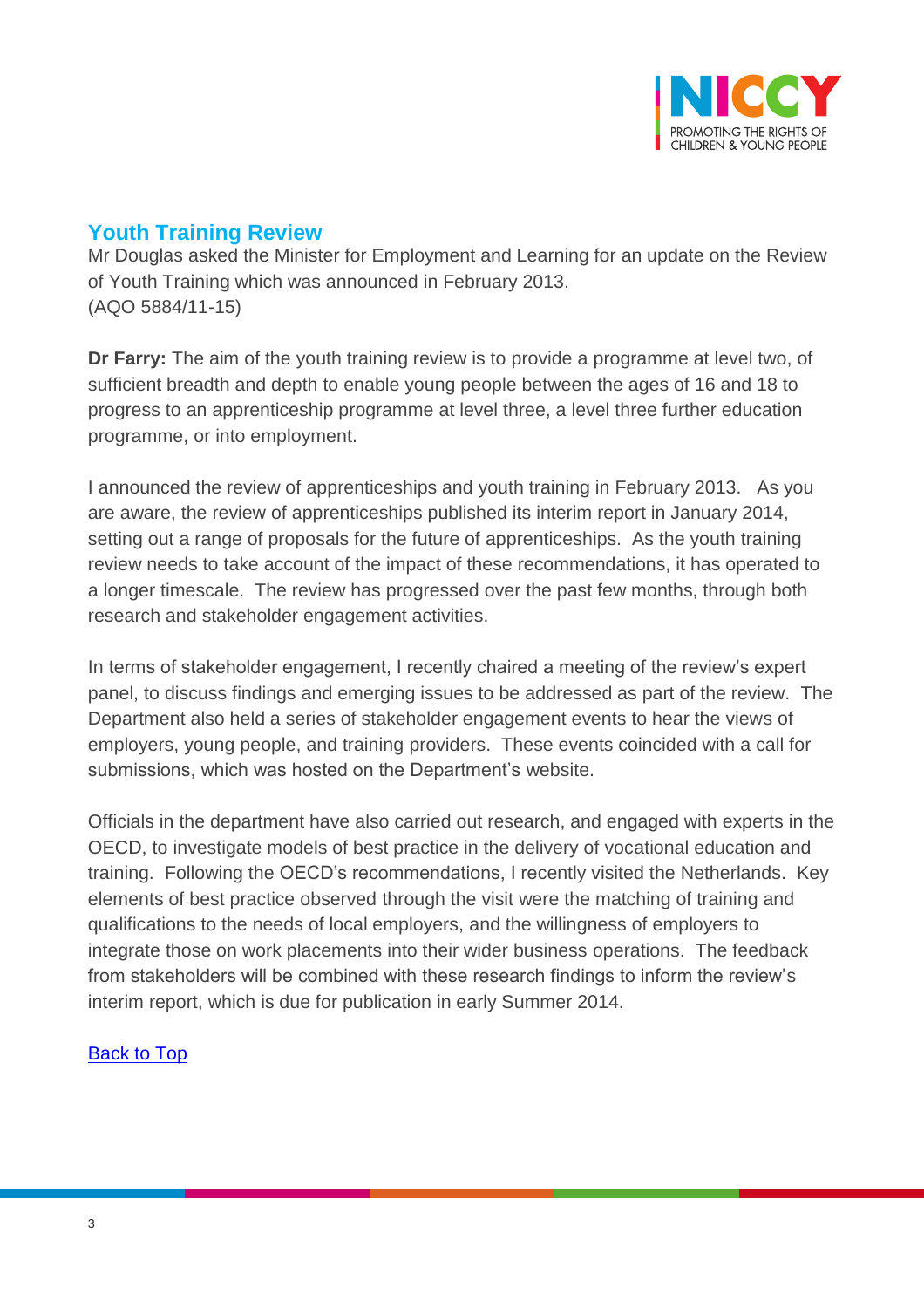

## <span id="page-3-0"></span>**Obesity Levels among Young People**

Mr McKay asked the Minister of Health, Social Services and Public Safety to detail obesity levels among young people in each of the last five years. (AQW 32260/11-15)

**Mr Poots:** The information is available from the Health Survey (NI) which has run from 2010/11 onwards.

#### PROPORTION OF YOUNG PEOPLE THAT WERE OVERWEIGHT OR OBESE 2010/11 TO 2012/13

|                                 |            | $2010/11$ (%) | $2011/12$ (%) | 2012/13 (%) |
|---------------------------------|------------|---------------|---------------|-------------|
| $2 - 15$ Year Olds <sup>1</sup> | Overweight | 19            | 21            | 20          |
|                                 | Obese      | 8             | 10            |             |
| 16-18 Year Olds <sup>2, 3</sup> | Overweight | 13            | 22            | 19          |
|                                 | Obese      | 10            | 3             | 9           |

 $1$ Data for 2-15 year olds are estimated using the International Obesity Task Force (IOTF) classification.

Data for 16-18 year olds are estimated using the Body Mass Index (BMI). A BMI between 25 and 29 kg/m2  $\overline{2}$ is considered overweight and a BMI of 30 kg/m2 and over is considered obese.

3 It should be noted that data for 16-18 year olds are based on fairly small numbers which may account for some of the fluctuations between years.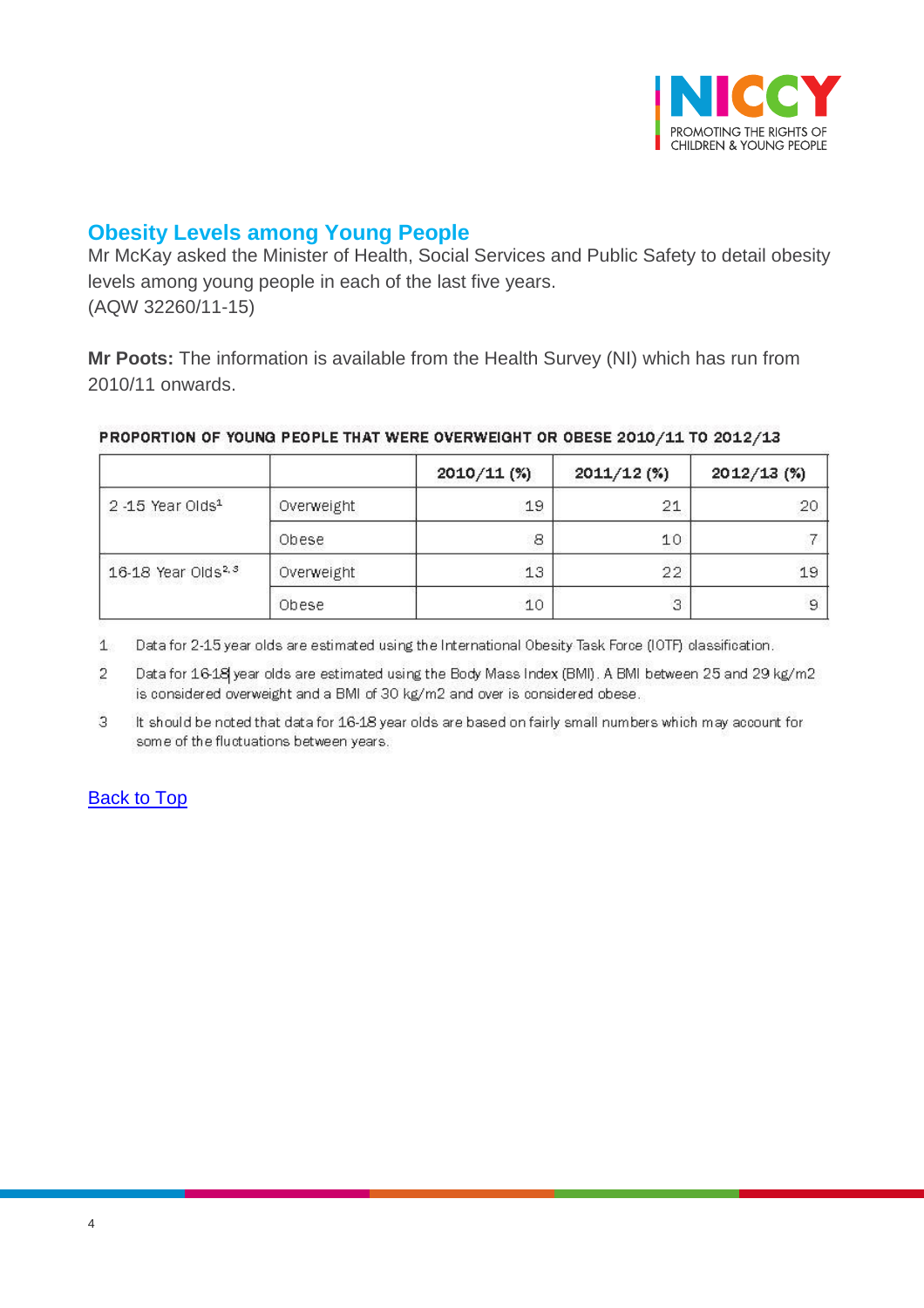

# <span id="page-4-0"></span>**Reductions in Legal Aid Budgets**

Mr Campbell asked the Minister of Justice how the policy of reducing the Legal Aid budget compares, in financial terms, with recently introduced changes to Legal Aid in Great Britain.

(AQW 32147/11-15)

**Mr Ford:** The Legal Aid landscape across Great Britain differs greatly and therefore it is not accurate to directly compare the reforms in Northern Ireland with the reforms elsewhere. In developing any reforms to legal aid in this jurisdiction my Department examines and benchmarks how legal aid is administered in England and Wales, in Scotland and in the Republic of Ireland. My officials engage with Departmental colleagues across the jurisdictions and, where appropriate, we have tailored individual aspects of the reforms elsewhere to them to meet our specific needs.

The reforms I have introduced in relation to Criminal Legal Aid are already yielding savings in the region of £20 million per year. A further reform to Crown Court fees has been subject to consultation and may yield further savings of up to £5.6 million. Reforms to Civil Legal Aid will also deliver significant savings. The first of these changes, relating to the reform of publicly funded legal representation in the civil and family courts, will, when fully implemented, deliver savings of some £3.4 million per year.

I am committed to bringing legal aid spend within budget while ensuring that the money is targeted to ensure that the most vulnerable people in our society receive appropriate, cost effective, representation.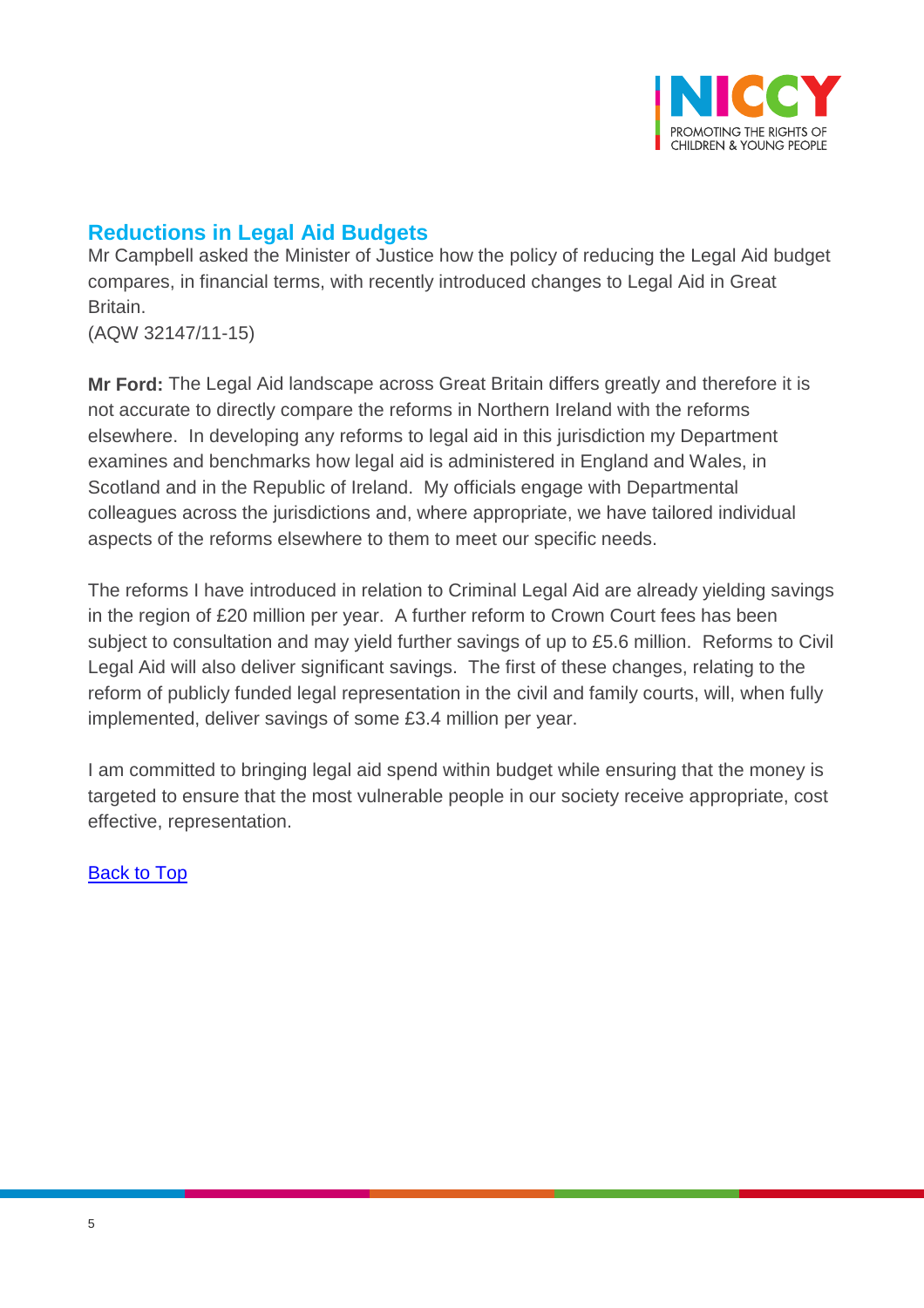

## <span id="page-5-0"></span>**Hydebank Wood Young Offenders Centre: Visit**

Mr Allister asked the Minister of Justice, pursuant to AQW 30659/11-15, to detail the outcome of the review. (AQW 32158/11-15)

**Mr Ford:** The Governor of Hydebank Wood has completed his investigation into the circumstances relating to a proposed visit. This has resulted in one individual manager being given written advice. The Governor has also written to all of the establishment's managers instructing that the specific approval of the Governor or Deputy Governor must be obtained before any offer is made to an individual or organisation to visit the establishment, or contribute to any prisoner activity.

### [Back to Top](#page-0-0)

## <span id="page-5-1"></span>**Age Limit for the Use of Firearms**

Mr Frew asked the Minister of Justice for an update on the proposed plan to lower the age limit for the use of firearms. (AQW 32188/11-15)

**Mr Ford:** The proposal for an age limit of 12 years for the use of shotguns and certain airguns in particular circumstances is part of a package of changes on firearms on which I consulted. Agreement on all aspects of that package has not yet been reached.